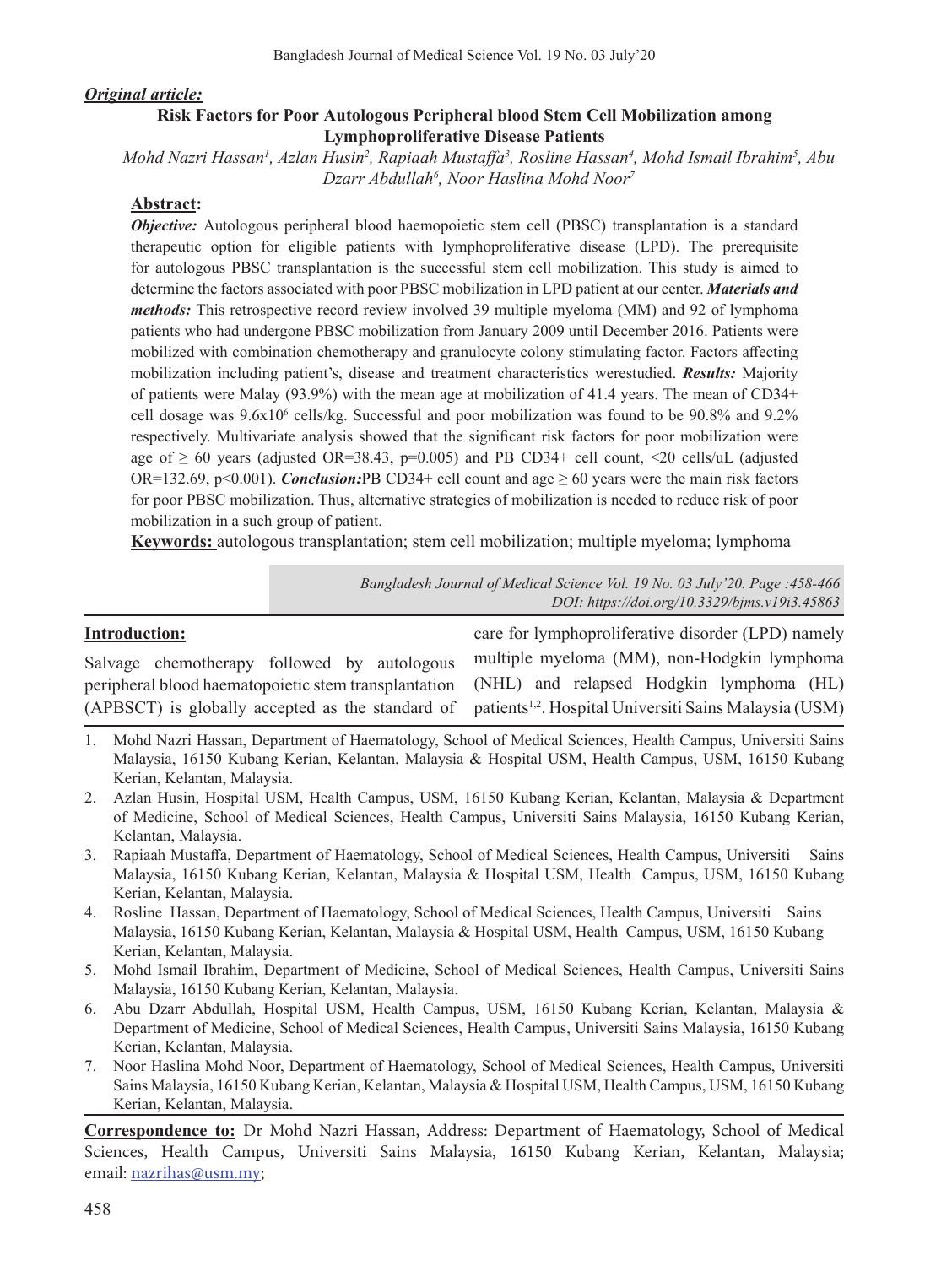is a referral transplantation center for APBSCT treatment of MM and lymphoma patients for the East Coast states of Malaysia since 2009.

Peripheral blood stem cell (PBSC) is now the preferred source of haematopoietic stem cell (HSC) replacing bone marrow because of relative ease of collection, avoidance of hospital admission or general anaesthesia, faster haematopoietic engraftment and lesser transplant related morbidity<sup>3</sup>. Adequate stem cell mobilization is essential for a successful APBSCT. Poor mobilization leads to a stem cell collection failure and this result in increase resource utilization in terms of increase use of growth factors, mobilization reattempts using other mobilzer agent, hospitalizations, transfusions requirement, and antibiotics for neutropenic fever<sup>4,5</sup>.

A minimum CD34+ cell dosage of  $2x10^6$  cells/kg are required to achieve haematopoietic engraftment $6,7$ while some studies suggest that higher dosage, more than  $5x10^6$  cells/kg are associated with faster neutrophil and platelet engraftment<sup>3,6</sup>. Factors affecting PBSC mobilization had been studied, and beside the PB CD34+ cell count, no other factor has been shown to conclusively predict stem cell mobilizability1,8. Furthermore, factors unique to a particular population, may still be a significant determinant affecting stem cell mobilization, and should be studied.

Thus, the aim of this study was to determine the risk factors affecting poor PBSC mobilization in LPD patient at our center. Hopefully, the results obtained may provide a useful guidance to predict which patient is at risk for unsuccessful PBSC mobilization. Hence additional intervention can be incorporated early on to reduce of collection failure.

### **Materials and Methods:**

#### *Study design and characteristic of patients*

This was a retrospective record review involved of all lymphoma and MM patients who had undergone APBSC mobilization from January 2009 until December 2016 in Stem Cell Transplantation Unit, Department of Internal Medicine, Hospital USM. A total of 132 LPD patients underwent PBSC mobilization during 8 years of period. One lymphoma patient was excluded from this study because of procedural failure resulting from equipment failure. The factors that might affect PBSC mobilization including patient's characteristics, disease and treatment status and haematological parameters during collection from 131 patients had been

investigated. The patients who were enrolled in this study include 39 with MM, 55 with non-Hodgkin lymphoma (NHL) and 37 with Hodgkin lymphoma (HL). For the purpose of the analysis, the disease was categorized into early stage (stage I and II for MM and lymphoma) and advanced stage (stage III for MM and stage III/IV for lymphoma). The disease staging for MM was done based on International staging system (stage I, II, III)<sup>9</sup>. While for lymphoma, Lugano classification was applied (stage I, II, III, IV) $10$ .

A standard approach in our institution is that, patients with lymphoma that achieved partial response (PR) following anthracycline based chemotherapy; cyclophosphamide-doxorubicin-vincristineprednisone with or without rituximab (CHOP, R-CHOP) for NHL; or adriamycin-bleomycinvinblastine-dacarbazine (ABVD) for HL will undergo stem cell collection. The decision regarding APBSCT will be decided later on case to case basis. On the other hand, for MM a minimum achievement of PR with marrow plasma cells less than 5% following at least four cycles of thalidomide with or without velcade based chemotherapy regime was a prerequisite for stem cell collection. In addition, there were circumstances where stem cell collections were performed not confined to the above criteria.

#### *PBSC mobilization and collection*

All 39 MM patients were mobilized with the combination of cyclophosphamide (CPM) and GSCF at 10  $\mu$ g/kg/day (600  $\mu$ g/daily), while NHL and HL patients were mobilized with combination of GSCF at 10 µg/kg/day and etoposide (VP-16) (17 patients) or salvage chemotherapy regime (75 patients) (ifosfamide-carboplatin-etoposide with or without rituximab, ICE/RICE or dexamathasonedoxorubicin-cytarabine-carboplatin, DHAC or etoposide-solumedrole-cytarabine-cisplatin, ESHAP or gemcitabine-docetaxel-carboplatin, GDC). SubcutaneusGCSF was started 24 hours post completion of chemotherapy.

Full blood count was evaluated daily with Sysmex XE-5000 haematology analyzer and daily peripheral blood (PB) CD34+ cells counts enumeration was started when total white blood cell count (WBC) had risen from nadir to more than  $1.0x10^9/L$ . Leukapheresis for PBSC collection was carried out when PB CD34+ cell counts were at least 20 cells/ uL. Since patients were enrolled over an extended period and different apheresis machines models were used at different period, collection protocol varied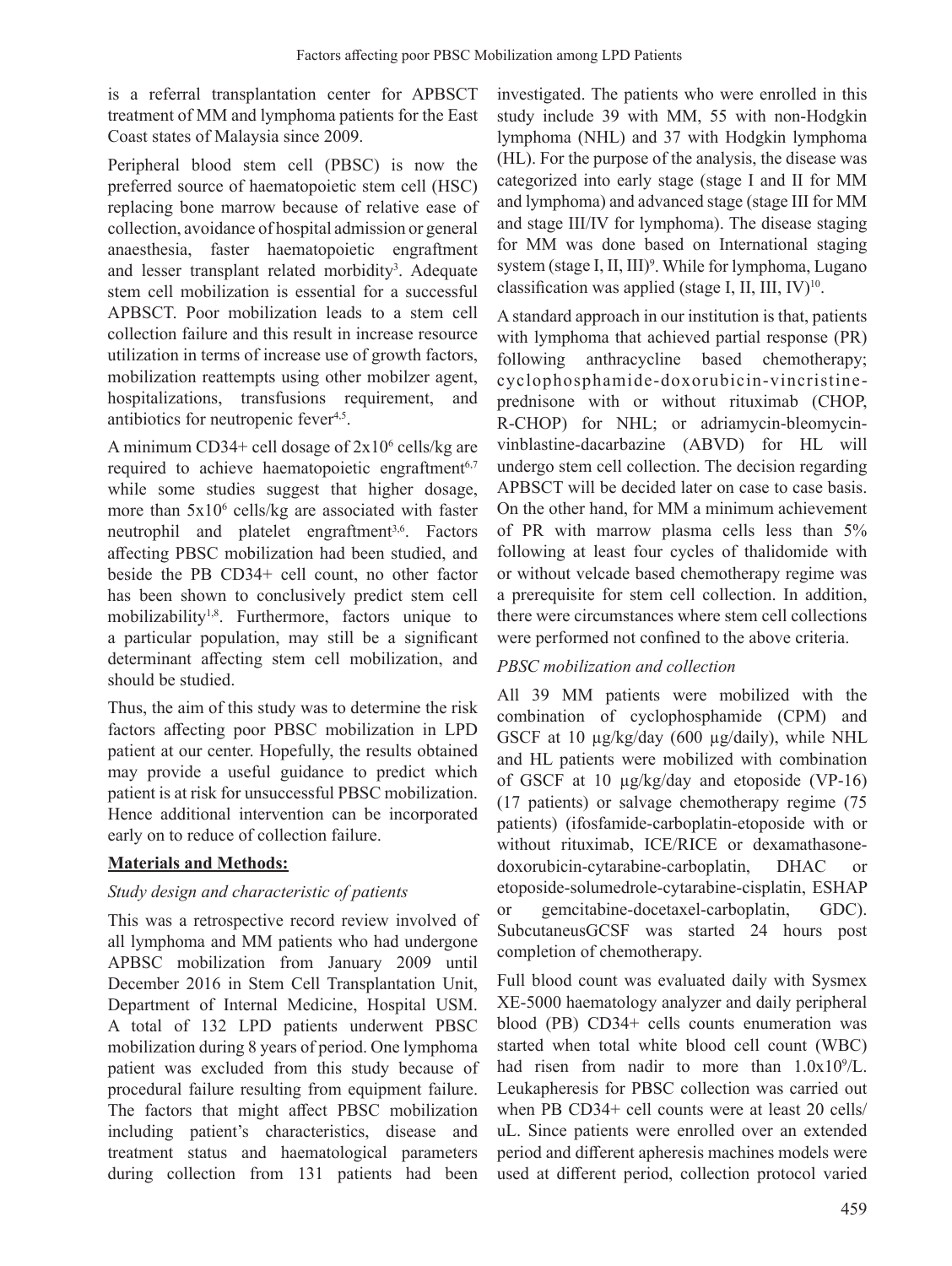between one patient from another in accordance to model used. Leukapheresis procedures were performed by using Spectra Optia (Terumo BCT, Lakewood, CO USA) or Com.Tec (Fresenius, Lake Zurich, III) blood cell separator. A total of 2.5 to 3 times of the calculated patient's total blood volume was processed daily until targeted CD34+ dose of at least 3x10<sup>6</sup> cell/kg or 6x10<sup>6</sup> cell/kg were collected for lymphoma or MM respectively. Venous access was obtained via a double lumen catheter placed in the femoral vein.

### *CD34+ cell enumeration*

Peripheral blood CD34+ cells count and leukapheresis product CD34+ dose was determined by using single-platform flow cytometric method using BD TruCOUNT™ Stem Cell Enumeration kit with CellQuest<sup>™</sup> Pro program in Becton Dickson FACSCalibur<sup>™</sup> flow cytometry and based on International Society of Haematotherapy and Graft Engineering (ISHAGE) gating strategy<sup>11</sup>.

# *Definition of outcome of mobilization*

Successful mobilization is defined based on the collection of CD34+ dose of  $\geq 2 \times 10^6$  cells/ kg by leukapheresis after a single mobilization procedure<sup>12,13</sup>.

Poor or unsuccessful mobilization is defined based on peak PB CD34+ cells count of <20 cells/  $\mu$ <sup>14</sup> or collection of CD34+ dose of <2x10<sup>6</sup>cells/ kg by leukapheresis after a single mobilization procedure<sup>12,13</sup>.

# *Statistical analysis*

The data was analysed using SPSS (statistical package for the social) software version 22.0. The descriptive results were expressed as percentage, mean and standard deviation. Pearson Chi square (categorical variable) and independent T-test (numerical variable) were used to compare the independent variables between two groups, MM and lymphoma. The bivariate Pearson Correlation was used to evaluate correlation between PB CD34+ cell count and harvested CD34+ cell dosage. Simple (SLR) and multiple (MLR) logistic regression analysis were used for statistical analysis of potential risk factors that might influence poor PBSCs mobilization. From the result of SLR, clinically important independent variables with p value of <0.25 were included in the MLR analysis. The p value of  $\leq 0.05$  was considered significant.

**Ethical clearance:** The written consent to participate for APBSCT was obtained from all patients prior to initiation of PBSC mobilization treatment. This study was approved by Human Research Ethics Committee, Universiti Sains Malaysia with protocol number of USM/JEPeM/140362.

# **Results:**

Majority of patients were Malay (93.9%) ethnic reflecting population distribution. Disease wise, lymphoma (70.2%) was the main diagnosisandthe mean age of all patients at mobilization, 41.4 years. Lymphoma patient underwent PBSC mobilization at younger age compare to MM patient and was statistically significant  $(p<0.001)$ . The mean of collected CD34+ dosage for all patients was 9.6x106 cells/kg and MM patients had significant higher CD34+ dosage compare to lymphoma patients(p=0.003). The details of all patients characteristics and comparison between MM and lymphoma patients are shown in Table 1 and Table 2 respectively.

# *Poor mobilizer*

Majority of patients (90.8%) had successful mobilization (CD34+ $\geq$ 2x10<sup>6</sup> cells/kg) and only 12 (9.2%) of patients was documented to have poor mobilization where half of them did not qualify for leukapheresis since PB CD34+ cell count was very low, <10cells/µL at the peak of GCSF stimulation. Nine of poor mobilizer were NHL (majority were diffuse large B cell lymphoma), and only two of them with HL and 1 with MM. The details of poor mobilizer patients are shown in Table 3.

# *Risk factors of poor mobilization*

We found that there was significant strong positive correlation between PB CD34+ cell count and harvested CD34+ cell dosage  $(r = 0.774, p<0.001)$ (Figure 1). Univariate analysis documented that there were significant differences betweenpoor mobilization and age at mobilization (>60/≤60 years; p=0.029), PB CD34+ cells count  $\langle 20/20 \text{ cells}/$ uL; p<0.001), previous chemotherapy regime and cycle( $\geq$ 3/<3 line; p=0.010 ans  $\geq$ 8/<8 cycles; p=0.047 respectively) and premobilization platelet count (p=0.049) by. However from the multivariate analysis, the only factors that were mantained significantly associated with poor PBSC mobilization was age at mobilization (adjusted OR=38.43, p=0.005) and PB CD34+ cell count (adjusted OR=132.69,  $p<0.001$ ). Patients who underwent PBSC mobilization at the age  $\geq 60$  years have increased odds of having poor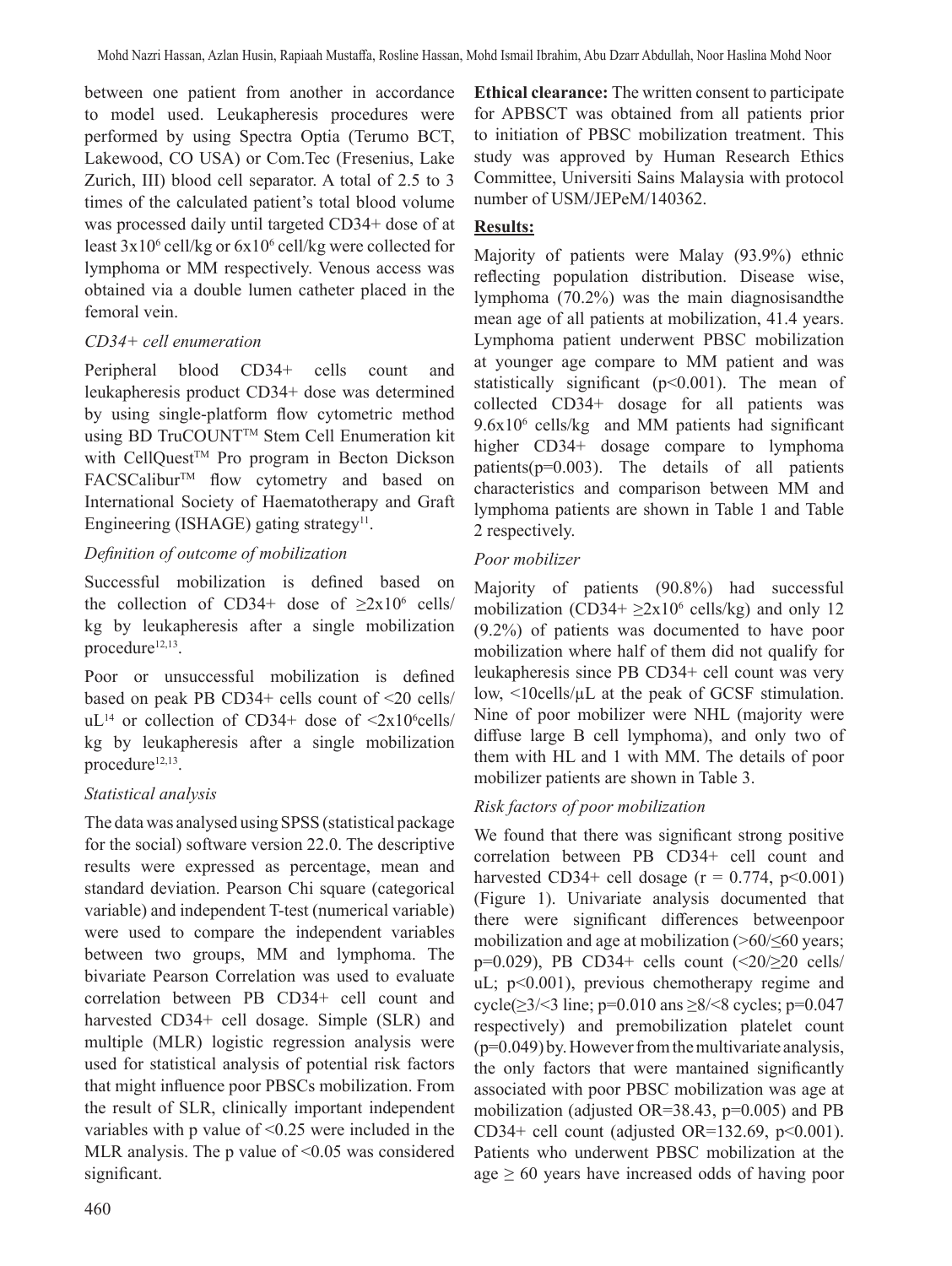mobilization by 38.4 times than patients who are <60 years. Meanwhile patients with PB CD34+ of <20 cells/uL have increased odds of having poor mobilization by 132.7 times than patients with PB CD34+ of  $\geq$ 20 cells/uL.

diagnosis, stage and status of disease, bone marrow infiltration, haematological parameter, duration of GCSF given, number of chemotherapy cycles and regimes, history of radiotherapy and duration of diagnosis to mobilization were not significant as risk factors of poor mobilization (Table 4).

Factors such as gender, weight, blood group, type of

| Table (1) Patient characteristics and descriptive data on mobilization (n=131) |  |  |  |
|--------------------------------------------------------------------------------|--|--|--|
|--------------------------------------------------------------------------------|--|--|--|

| Characteristic                                                                                                | <b>All patients</b><br>n(%) | Poor mobilization (n=12)<br>$(<2x106$ cells/kg), n $(\frac{9}{6})$ | Successful mobilization (n=119)<br>$(22x10^6 \text{ cells/kg})$ , n $(\frac{9}{6})$ |
|---------------------------------------------------------------------------------------------------------------|-----------------------------|--------------------------------------------------------------------|-------------------------------------------------------------------------------------|
| Diagnosis                                                                                                     |                             |                                                                    |                                                                                     |
| MM                                                                                                            | 39(29.8)                    | 1(2.6)                                                             | 38 (97.4)                                                                           |
| <b>NHL</b>                                                                                                    | 55(42.0)                    | 9(16.4)                                                            | 46(83.6)                                                                            |
| HL                                                                                                            | 37(28.2)                    | 2(5.4)                                                             | 35(94.6)                                                                            |
| Gender (male/female)                                                                                          | 68/63 (51.9/48.1)           | 8/4                                                                | 60/59                                                                               |
| Race (Malay/non-Malay)                                                                                        | 123/8 (93.9/6.1)            | 11/1                                                               | 112/7                                                                               |
| Age (years) $*$                                                                                               |                             |                                                                    |                                                                                     |
| at diagnosis                                                                                                  | 40.2(16.2)                  | 44.2 (17.3)                                                        | 39.3(16.3)                                                                          |
| at mobilization                                                                                               | 41.5(16.3)                  | 45.7 (17.9)                                                        | 40.5(16.3)                                                                          |
| Age at mobilization $(\leq 60/\geq 60$ years)                                                                 | 115/16 (87.8/12.2)          | $8/4$ (66.7/33.3)                                                  | 107/12 (89.9/10.1)                                                                  |
| Weight $(kg)$ *                                                                                               | 58.9 (15.4)                 | 64.1(13.1)                                                         | 58.7 (15.6)                                                                         |
| Blood group (O/non-O)                                                                                         | 56/75 (42.7/57.3)           | $4/8$ (33.3/66.7)                                                  | 52/67 (43.7/56.3)                                                                   |
| Disease stage at diagnosis (Early/Advanced)                                                                   | 36/95 (27.5/72.5)           | $2/10$ (16.7/83.3)                                                 | 34/85 (28.6/71.4)                                                                   |
| BM infiltration (yes/no) $#$                                                                                  | $9/83$ (9.8/90.2)           | 1/10                                                               | 8/73                                                                                |
| Number of prior chemotherapy (cycles) *                                                                       | 7.9(2.4)                    | 9.7(1.2)                                                           | 7.7(2.4)                                                                            |
| Prior radiotherapy (yes/no)                                                                                   | 11/120(8.4/91.6)            | 1/11                                                               | 10/109                                                                              |
| Disease status at mobilization (CR/ <cr)< td=""><td>20/111 (15.3/84.7)</td><td>1/11</td><td>19/98</td></cr)<> | 20/111 (15.3/84.7)          | 1/11                                                               | 19/98                                                                               |
| Premobilization WBC $(x109/L)$ *                                                                              | 6.4(2.7)                    | 5.2(2.1)                                                           | 6.4(2.8)                                                                            |
| Premobilization Hb $(g/dL)$ *                                                                                 | 11.1(1.7)                   | 10.9(2.0)                                                          | 11.1(1.7)                                                                           |
| Premobilization platelet $(x109/L)$ *                                                                         | 265.5 (118.3)               | 223.7 (87.2)                                                       | 270.9 (120.7)                                                                       |
| Mobilization regime                                                                                           |                             |                                                                    |                                                                                     |
| $CPM + GSCF$                                                                                                  | 39(29.8)                    | 1(2.6)                                                             | 38 (97.4)                                                                           |
| $VP-16+GCSF$                                                                                                  | 17(13.0)                    | 5(29.4)                                                            | 12(70.6)                                                                            |
| $ICE + GCSF$                                                                                                  | 66 (50.4)                   | 4(6.1)                                                             | 62 (93.9)                                                                           |
| Others chemotherapy $+$ GCSF                                                                                  | 9(6.9)                      | 2(22.2)                                                            | 7(77.8)                                                                             |
| Duration of GCSF (days) *                                                                                     | 11.3(2.6)                   | 12.0(2.8)                                                          | 11.1(2.5)                                                                           |
| Precollection WBC $(x109/L)$ <sup>*</sup>                                                                     | 30.3(19.2)                  | 33.9 (8.2)                                                         | 30.3 (19.8)                                                                         |
| PB CD34+ cell count (cells/ $\mu$ L) *                                                                        | 110.8(142.6)                | 24.7 (18.3)                                                        | 120.7(146.2)                                                                        |
| Harvest CD34+ dosage $(x10^6 \text{ cells/kg})$ *                                                             | 9.6(8.2)                    | 1.6(1.0)                                                           | 10.0(8.2)                                                                           |
| Duration of diagnosis-mobilization (year)*                                                                    | 1.3(1.3)                    | 1.9(2.3)                                                           | 1.2(1.2)                                                                            |

MM: multiple myeloma, NHL: non-Hodgkin lymphoma, HL: Hodgkin lymphoma; BM: bone marrow; CR: complete response; GCSF: Granulocyte colony stimulating factor; CPM:cyclophosphamide; VP16:etoposide; ICE: ifosfamide-carboplatin-etoposide; PB: peripheral blood; #: except MM; \*: mean (SD)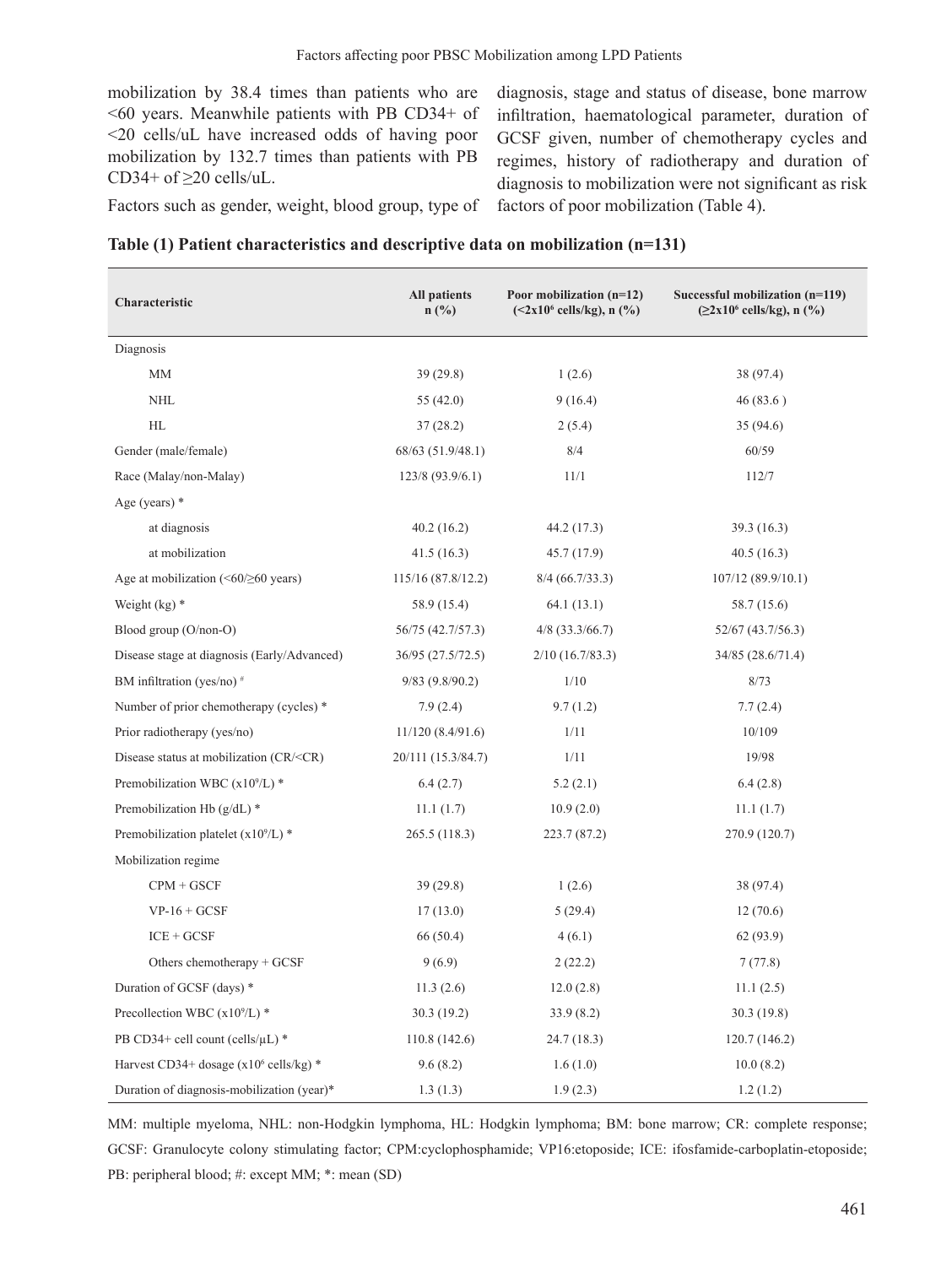| <b>Variables</b>                                     | $MM (n=39)$      | Lymphoma<br>$(n=92)$ | p value              |  |
|------------------------------------------------------|------------------|----------------------|----------------------|--|
| Age at mobilization<br>$(years)*$                    | 54.3 (8.3)       | 36.0(15.8)           | $0.001a$             |  |
| Age at mobilization<br>$(years)**$                   |                  |                      |                      |  |
| < 60                                                 | 30(76.9)         | 85 (92.4)            | 0.041 <sup>b</sup>   |  |
| >60                                                  | 9(23.1)          | 7(7.6)               |                      |  |
| Duration of diagnosis-<br>mobilization (year)        | 0.9(0.6)         | 1.5(1.5)             | $0.020$ <sup>a</sup> |  |
| PB CD34+ counts (cells/<br>$\mu L$ <sup>*</sup>      | 146.7<br>(150.2) | 96.4 (137.7)         | $0.070$ <sup>a</sup> |  |
| CD34+ dosage $(x10^6 \text{ cells}/$<br>$kg)*$       | 13.0(9.0)        | 8.2(7.4)             | $0.003$ <sup>a</sup> |  |
| <b>Outcome of mobilization</b>                       |                  |                      |                      |  |
| Successful $(\geq 2x10^6 \text{ cells}/$<br>$kg)$ ** | 38 (97.4)        | 81 (88.0)            | 0.088 <sup>b</sup>   |  |
| Poor $(<2x10^6 \text{ cells/kg})$ **                 | 1(2.6)           | 11(12.0)             |                      |  |





Figure (1) Pearson Correlation showed statistically significant strong positive correlation between harvested CD34+ dosage and PB CD34+ cell count  $(r = 0.774, p \le 0.001)$ 

PB: peripheral blood; \*: Mean (SD); \*\*: Frequency (%);

a: Independent T-Test; b: Pearson Chi-Square

#### **Table (3) Details data on patients with poor mobilization (n=12)**

| <b>Diagnosis</b> | Gender                    | Age at<br>mobilization | <b>Disease</b><br>stage | Premobilization<br>disease status | prior<br>chemotherapy<br>(line/cycle) | Prior<br>radiotherapy | Mobilization<br>agent | <b>Highest PB</b><br>$CD34+$<br>(cells/µL) | No. of<br>mobilization | No. of<br>harvest | Total CD34+<br>dose<br>$(x106$ cells/<br>kg) |
|------------------|---------------------------|------------------------|-------------------------|-----------------------------------|---------------------------------------|-----------------------|-----------------------|--------------------------------------------|------------------------|-------------------|----------------------------------------------|
| MM               | M                         | 62                     | Ш                       | <b>VGPR</b>                       | 1/4                                   | No                    | CPM-GCSF              | 6.10                                       | $\mathfrak{2}$         | $\boldsymbol{0}$  |                                              |
| <b>DLBCL</b>     | M                         | 63                     | IV                      | PR                                | 3/12                                  | No                    | VP16-GCSF             | 20.60                                      | $\mathfrak{2}$         | 2                 | 1.14                                         |
| <b>DLBCL</b>     | F                         | 32                     | IV                      | CR                                | 3/9                                   | No                    | VP16-GCSF             | 27.20                                      | $\overline{c}$         | $\mathbf{2}$      | 1.18                                         |
| <b>DLBCL</b>     | M                         | 55                     | IV                      | PR                                | 3/9                                   | No                    | VP16-GCSF             | 14.33                                      | 3                      | 1                 | 0.21                                         |
| <b>DLBCL</b>     | M                         | 63                     | Ш                       | PR                                | 2/10                                  | No                    | <b>ICE-GCSF</b>       | 57.70                                      | $\overline{c}$         | 2                 | 1.65                                         |
| <b>DLBCL</b>     | M                         | 69                     | $\mathbf{I}$            | <b>SD</b>                         | 2/9                                   | No                    | <b>ICE-GCSF</b>       | 7.99                                       | 1                      | $\mathbf{0}$      | $\sim$                                       |
| <b>DLBCL</b>     | M                         | 58                     | IV                      | PR                                | 2/12                                  | No                    | VP16-GCSF             | 1.78                                       |                        | $\boldsymbol{0}$  | $\overline{\phantom{a}}$                     |
| <b>PMBL</b>      | M                         | 34                     | IV                      | PR                                | 1/8                                   | No                    | VP16-GCSF             | 5.11                                       | 1                      | $\boldsymbol{0}$  | $\overline{\phantom{a}}$                     |
| <b>MCL</b>       | F                         | 42                     | III                     | <b>VGPR</b>                       | 2/9                                   | No                    | <b>ICE-GCSF</b>       | 25.2                                       | $\overline{c}$         | 3                 | 2.71                                         |
| <b>MCL</b>       | $\boldsymbol{\mathrm{F}}$ | 56                     | III                     | CR                                | 2/10                                  | No                    | <b>ICE-GCSF</b>       | 3.80                                       | $\overline{2}$         | $\boldsymbol{0}$  | $\overline{\phantom{a}}$                     |
| HL               | $\boldsymbol{\mathrm{F}}$ | 19                     | $\mathbf{I}$            | PR                                | 2/9                                   | No                    | <b>ICE-GCSF</b>       | 12.75                                      | $\overline{2}$         | 1                 | 0.74                                         |
| HL               | M                         | 36                     | IV                      | PR                                | 3/8                                   | Yes                   | GDC-GCSF              | 7.88                                       | $\overline{2}$         | $\mathbf{0}$      |                                              |

MM: multiple myeloma, DLBCL: diffuse large B-cell lymphoma; PMBL: primary mediastinal B-cell lymphoma; MCL: mantle cell lymphoma; HL: Hodgkin lymphoma; CPM: cyclophosphamide; GCSF: granulocyte colony stimulating factor; VP16: etoposide; ICE: ifosfamide-carboplatin-etoposide; GDC: gemcitabine-docetaxel-carboplatin; VGPR: very good partial response; PR: partial response; CR: complete response; SD: stable disease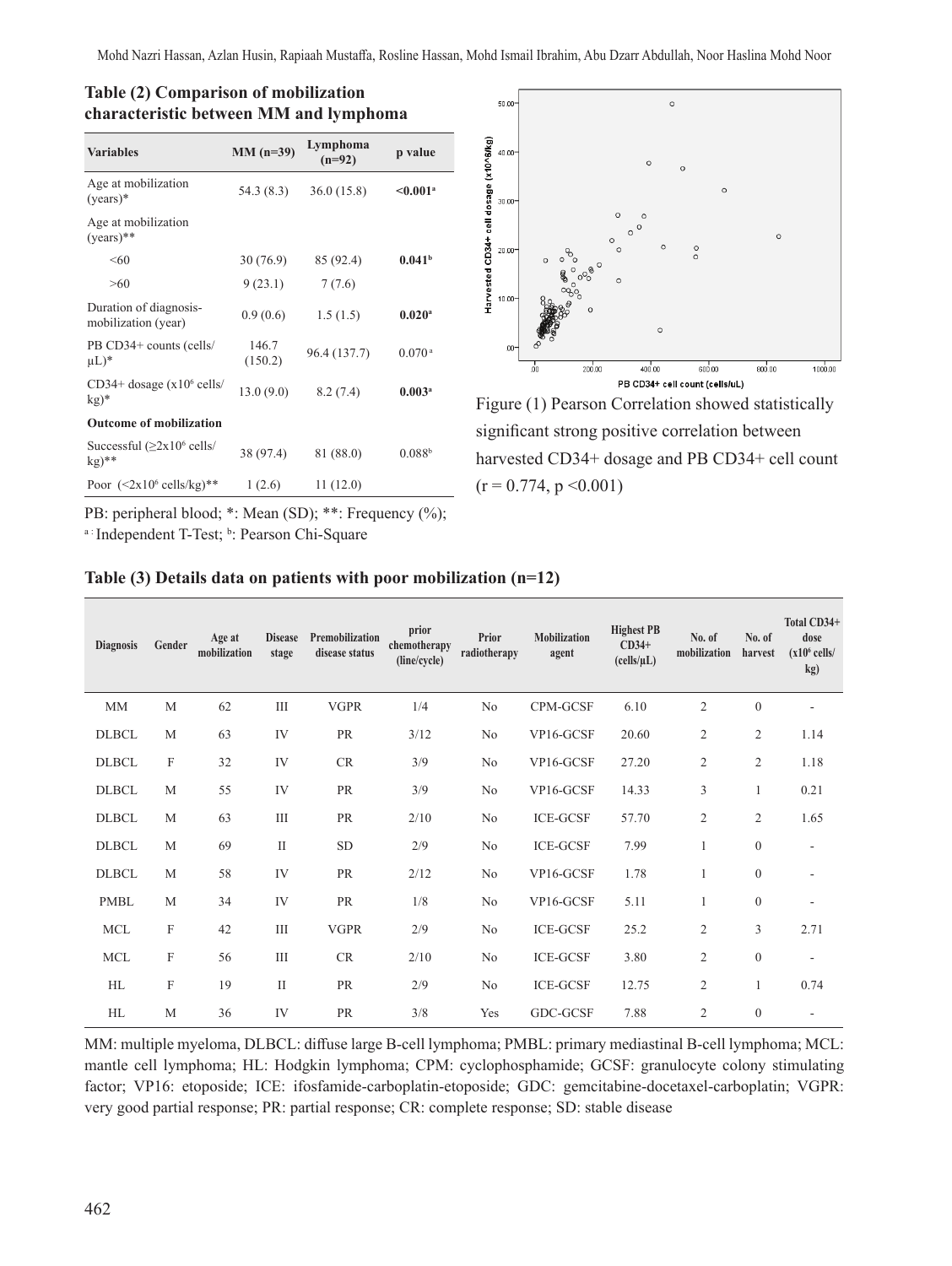| Variables                                                                                                         | Crude OR <sup>a</sup> (95% CI) | $p$ value <sup>a</sup> | Adjusted OR <sup>b</sup> (95%<br>CI) | $p$ value <sup>b</sup> |  |
|-------------------------------------------------------------------------------------------------------------------|--------------------------------|------------------------|--------------------------------------|------------------------|--|
| Age at mobilization $(\geq 60/\leq 60$ years)                                                                     | 4.46 (1.17, 17.03)             | 0.029                  | 38.43 (3.10, 476.98)                 | 0.005                  |  |
| Gender (male/female)                                                                                              | 1.97(0.56, 6.88)               | 0.290                  |                                      |                        |  |
| Race (non-Malay/Malay)                                                                                            | 1.56(0.16, 12.93)              | 0.737                  |                                      |                        |  |
| Diagnosis (lymphoma/MM)                                                                                           | 5.16(0.64, 41.43)              | 0.123                  | 19.92 (0.62, 643.45)                 | 0.092                  |  |
| Blood group (non-O/O)                                                                                             | 1.55(0.44, 5.44)               | 0.492                  |                                      |                        |  |
| Stage of disease (advanced/early)                                                                                 | 2.00(0.42, 9.61)               | 0.387                  |                                      |                        |  |
| Premobilization disease status ( <cr cr)<="" td=""><td>1.01(0.25, 4.97)</td><td>0.990</td><td></td><td></td></cr> | 1.01(0.25, 4.97)               | 0.990                  |                                      |                        |  |
| BM infiltration (yes/no)*                                                                                         | 0.91(0.10, 8.08)               | 0.934                  |                                      |                        |  |
| Percentage of PC in BM $(\%)**$                                                                                   | 1.10(0.90, 1.33)               | 0.359                  |                                      |                        |  |
| PB CD34+ cells count $(\leq 20/\geq 20 \text{ cells/}uL)$                                                         | 76.00 (14.45, 399.60)          | < 0.001                | 132.69 (13.33,<br>1321.19)           | $0.001$                |  |
| Number of prior chemotherapy cycle ( $\geq 8$ / $\leq$ 8 cycles)                                                  | 8.25 (1.03, 65.98)             | 0.047                  | 9.54(0.51, 178.70)                   | 0.132                  |  |
| Number of prior chemotherapy regime $(\geq 3/\leq 3)$ lines)                                                      | 6.11(1.54, 24.27)              | 0.010                  | 4.14(0.31, 54.51)                    | 0.281                  |  |
| Weight $($ >60/ $\leq$ 60 kg)                                                                                     | 2.13(0.46, 9.98)               | 0.336                  |                                      |                        |  |
| Prior Radiotherapy (no/yes)                                                                                       | 1.01(0.12, 8.64)               | 0.993                  |                                      |                        |  |
| Premobilization WBC $(x109/L)$                                                                                    | 0.87(0.65, 1.15)               | 0.313                  |                                      |                        |  |
| Premobilization platelet $(x109/L)$                                                                               | 1.01(1.00, 1.01)               | 0.049                  | 0.99(0.98, 1.00)                     | 0.125                  |  |
| Premobilization Hb (g/dL)                                                                                         | 0.88(0.61, 1.26)               | 0.478                  |                                      |                        |  |
| Preharvesting WBC $(\geq 30/30x10^6/L)$                                                                           | 2.33(0.67, 8.18)               | 0.185                  | 0.20(0.02, 1.89)                     | 0.159                  |  |
| Duration of GCSF $(\geq 11/\leq 11)$ days)                                                                        | 2.71 (0.70, 10.51)             | 0.150                  | 2.06(0.15, 28.20)                    | 0.588                  |  |
| Duration of diagnosis-mobilization $(\geq 1/\leq 1$ year)                                                         | 3.06(0.87, 10.8)               | 0.080                  | 2.12 (0.16, 30.56)                   | 0.560                  |  |

### **Table (4) Risk factors for poor APBSC mobilization, CD34+ dosage <2.0x106 cells/kg (n=131)**

<sup>a</sup>: Simple logistic regression; <sup>b</sup>: Multiple logistic regression (by backward variable selection); OR: odd ratio; MM: multiple myeloma; CR: complete response; BM: bone marrow; PC: plasma cell; PB: peripheral blood; WBC: white blood cell; Hb: haemoglobin; \*: except MM; \*\*: except lymphoma; GCSF :granulocyte colony stimulating factor

The model reasonably fits well. Model assumption are met. There are no interaction and multicollinearity problems.

# **Discussion:**

The incidence of poor mobilization in MM and/ or lymphoma patients who were mobilized with combination of GCSF and chemotherapy varied between 4% and 47%4,14-19 Our result showed only 9.2% of patients were poor mobilizer keeping within the reported range. Disease characteristic alone cannot predict mobilization outcome, as within high risk group there will be a group of patients who will successfully mobilize with standard approaches and there are patients within low risk group who mobilized poorly<sup>6</sup>. There are many reports on patients who failed to mobilized sufficient numbers of PBSC, however because of the retrospective nature of the study, heterogeneity of studied population, low numbers of patients, use of different mobilization regimes and lack of uniform criteria of poor mobilization led to difficulty in deriving a conclusion $8,20$ .

Thus, there are no specific well accepted factors

to identify potential poor mobilized patient.The most consistent findings for the predictive factors of stem cell mobilization is the PB CD34+ cell  $count^{8,21,22}$ . Few study had proposed the predicted poor mobilizer included patient who failed a previous mobilization<sup>1,22,23</sup>, diagnosis of NHL<sup>1,15,24</sup>, increasing  $age^{12,20,23}$ , advanced disease at the time of mobilization<sup>18,23</sup>, BM involvement<sup>23,25,26</sup>, thrombocytopenia before mobilization<sup>12,26-28</sup>, history of radiotherapy23,25,27, multiple chemotherapy regime<sup>18,24,27</sup> and increased weight<sup>15,20,26</sup>. Our study only demostrated that low PB CD34+ cell count and advanced age were the most important risk factor for poor PBSC mobilization.

Our findings showed agreement with the all the previous study that PB CD34+ cell count is the main important factors for predicting of CD34+ cell dosage8,20,21. There was significant strong positive correlation between PB CD34+ cell count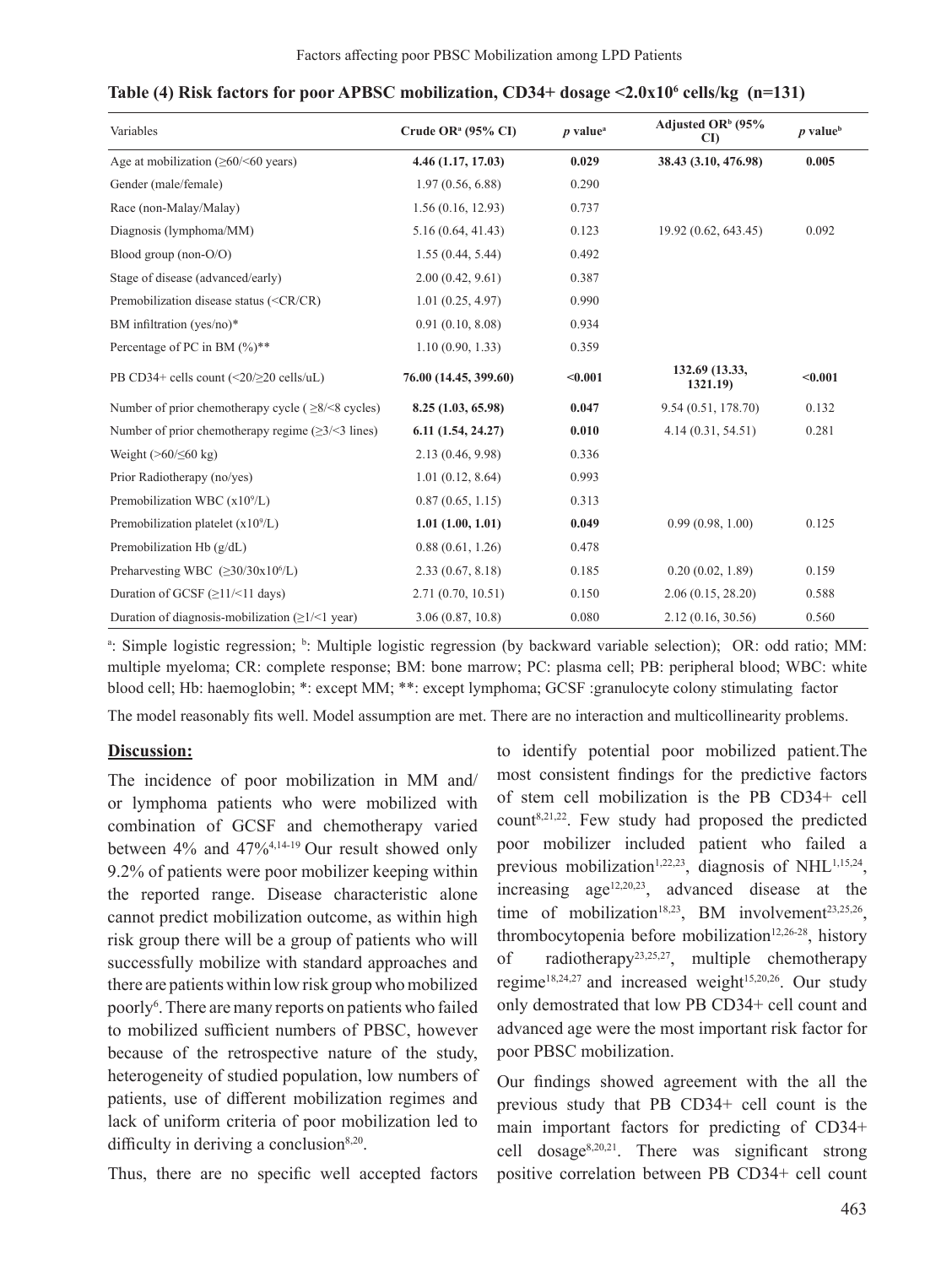and CD34+ cell dosage. The level of PB CD34+ lower than 20 cells/uL shown to be the risk factor for poor mobilization. Thus, identification of patient with low PB CD34+ cell counts may allow for the initial mobilization attemps with the alternative mobilize agent, thereby reducing the high failure rate and resource utilization. Alternative strategies of mobilization such as using other mobilizer agent like plerixafor (mozobil), may be considered, which had been reported to be very efficient for mobilization of poorly mobilized patients<sup>6,25,29</sup>. The possible defects of low PB CD34+ mobilization is due insufficient number of HSC in the bone marrow due to HSC intrinsic factors, low number or defective niches or inadequate number or response of BM effector/ supporter cells<sup>30</sup>.

Beside CD34+ dosage, we also found that advanced age  $(\geq 60$  year old) was shown to be most important risk factor for poor mobilization as reported by previous study in which younger patients had better  $CD34+$  cell dosage<sup>13,20</sup> and increasing age adversely affected CD34+ cell dosage<sup>1,12,15</sup>. However, some of the study have failed to show independent effect of patient age on mobilization $2^{1,31}$ . The influence of patient age on autologous stem cell mobilization is unclear. However it is reasonable hypothesis that as people age, the functional capacity of the early stem cell compartment may decrease and furthermore, chemotherapy may have differential effects on stem cell compartment and its functional capacity $31$ . Thus, transplant team should be aware of the increased risk of a poor mobilization in advanced age patients and alternative remobilization methods should be considered from the beginning.

Our result showed that number of previous chemotherapy and premobilization platelet level had significant association with poor mobilization at univariate analysis, but it was not significant at multivariate analysis and it is concordance to previous study that demostrated there was no significant impact between CD34+ dosage with number of previous chemotherapy<sup>15,26</sup> or platelet level<sup>21,32</sup>. However, many studies reported that premobilization platelet counts and numbers of chemotherapy have been significantly associated with the total CD34+ cell dosage where thrombocytopenia20,27,28 and increased number of previous chemotherapy were risk factor for poor mobilization<sup>1,18,24,27</sup>. Theoritically, repetitives cycles of chemotherapy lead to rapid exhaustion of HSC self renewal and reconstitution potential and may also damage niches for HSC and BM macrophages effector cells<sup>30</sup> and resulted to poor PBSC mobilization. However, our result did not support this theory.

Although some studies had reported that the diagnosis of lymphoma and advanced disease as risk factor for poor mobilization, but there are a few studies did not demonstrate significant result<sup>4,21</sup> which is consistent with our finding. Although our result showed that the diagnosis and stage of disease were not a risk factor for poor mobilization, but we found that 11 out of 12 poor mobilized patients were lymphoma and majority were NHL (9 patients). Majority of them also presented with advanced stage (stage III or IV).

Our study also did not show that the history of previous radiotherapy and increased weight as risk factor for poor mobilization although a few studies had reported their significant impact on the ability to mobilize and associated with poor CD34+ yield in APBSC collection<sup>18,20,27</sup>. A lot of other factors that had been investigated by previous studies such as gender, stage of disease, premobilization haemoglobin level and premobilization WBC count and similar results had been demonstrated with our results<sup>14,15,21</sup>. We demonstrated that those factors was not a risk factor for poor APBSC mobilization.

This study has limitations. Some of the independent variable could not be studied due to retrospective record review method. Furthermore, our result showed wide range of of 95% confidential interval value in MLR analysis indicates a poor distribution between the two comparing groups due to small sample size. Thus the findings need to be inferred with cautious since it might not be representative of the reference population.

# **Conclusions:**

Patients for stem cell collection should be carefully screened for the presence of risk factors so that poor mobilizers can be identified early and suitable interventions can be incorporated to reduce rate of mobilization failure. Although various factors had been reported, we found that PB CD34+ count less than 20 cell/ $\mu$ L and age more than 60 years old were associated with poor mobilization outcome in patients with LPD planned for APBSCT.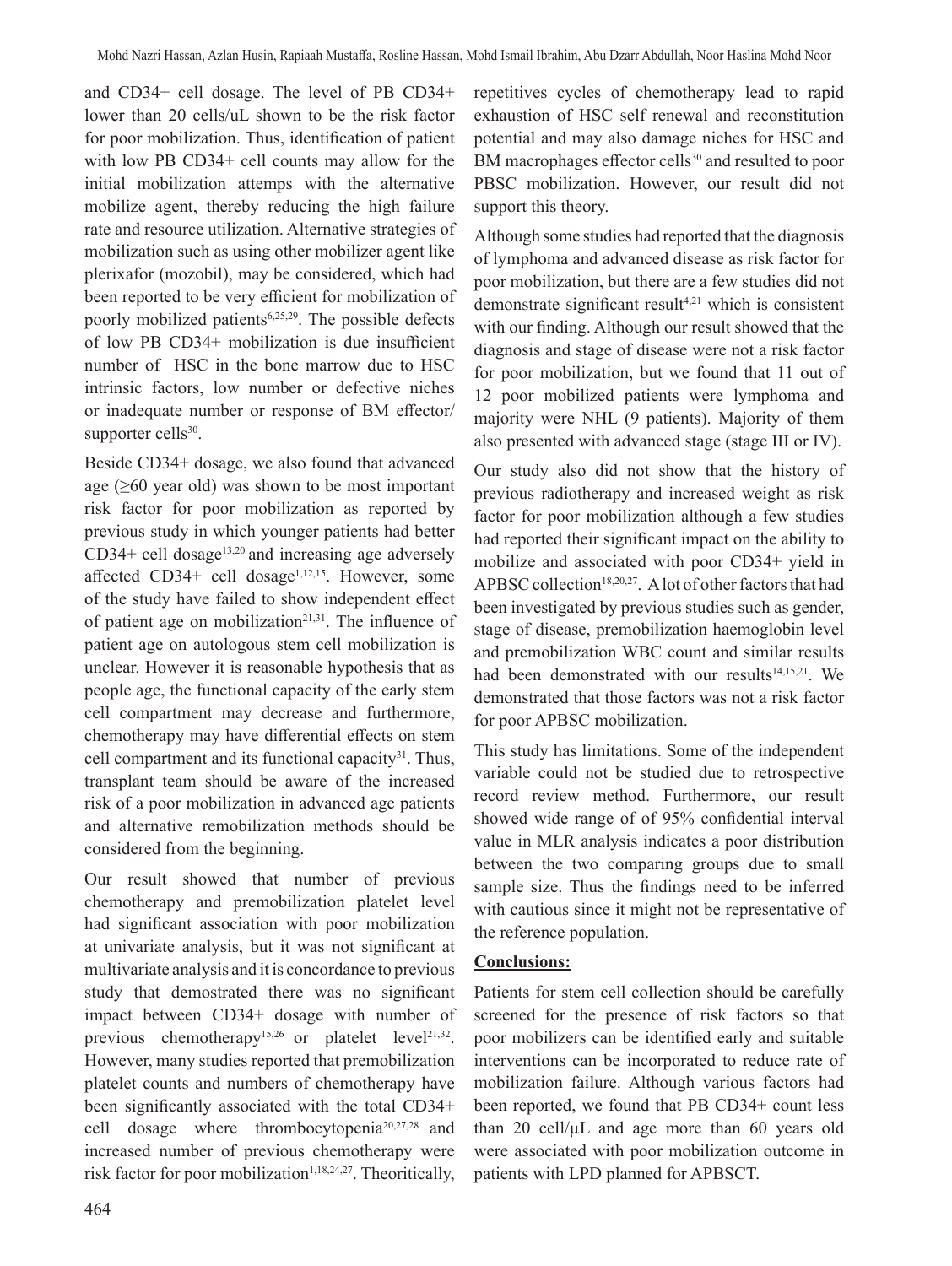### **Conflict of interest:**

All the authors declare that there is no conflict of interest exists.

#### **Acknowledgements:**

We thanked the Universiti Sains Malaysia (USM) for financially support by providing Short Term Grant (304/PPSP/61313042) for this study and to the staff of the Transfusion Medicine Unit and Transplantation unit, Hospital USM for their support and help

### **Authors' contributions:**

| <b>Type of contribution</b>                 | <b>Contributors</b>                                             |
|---------------------------------------------|-----------------------------------------------------------------|
| Data gathering and idea owner of this study | Mohd Nazri Hassan                                               |
| Study design                                | Mohd Nazri Hassan<br>Rapiaah Mustaffa                           |
| Data gathering                              | Mohd Nazri Hassan<br>Rapiaah Mustaffa<br>Noor Haslina Mohd Noor |
| Writing and submitting manuscript           | Mohd Nazri Hassan<br>Azlan Husin                                |
| Editing and approval of final draft         | Mohd Ismail Ibrahim<br>Abu Dzarr Abdullah<br>Rosline Hassan     |

### **References:**

- 1. Olivieri J, Attolico I, Nuccorini R, Pascale SP, Chiarucci M, Poiani M, et al. Predicting failure of haematopoietic stem cell mobilization before it starts: the predicted poor mobilizer (pPM) score. *Bone Marrow Transplant.* 2018; **53**(4): 461-73.
- 2. Sureda A, Barder P, Cesaro S, Dreger P, Duarte RF, Dufour C, et al. Indication for allo- and auto-SCT for haematological diseases, solid tumour and immune disorder: current practice in Europe, 2015. *Bone Marrow Transplant.* 2015; **50**(8): 1037-56.
- 3. Lee HS, Park LC, Lee EM, Shin SH, Kim YS, Moon JH, et al. Predictive factors for rapid neutrophil and platelet engraftment after allogenic peripheral blood stem cell transplantation in patients with acute leukaemia. *Ann Hematol*. 2013; **92**(12): 1685-93.
- 4. Gertz MA and Dingli D. How we manage autologous stem cell transplantation for patients with multiple myeloma. *Blood.* 2014; **124**(6): 882-90.
- 5. Sinha S, Gastineau D, Micallef I, Hogan W, Ansell S, Buadi F, et al. Predicting peripheral blood stem cell harvest failure using circulating CD34 levels: developing target-based cut points for early intervention. *Bone Marrow Transplant.* 2011; **46**(7): 943-49.
- 6. Giralt S, Costa l, Schriber J, Dipersio J, Maziarz R, McCarty J, et al. Optimizing autologous stem cell mobilization strategies to improve patient outcomes:

consensus guidelines and recommendations. *Biol Blood Marrow Transplant.* 2014; **20**(3): 295-308.

- 7. DiPersio JF. Can every patient be mobilized*? Best Pract Res Clin Haematol*. 2010; **23**(4): 519–23.
- 8. Duarte FB, Prado BP, Vieira GM and Costa LJ. Mobilization of haematopoietic progenitor cells for autologous transportation: consensus recommendation. *Rev Assoc med Bras (1992).* 2016; **62**(suppl 1): 10-15.
- 9. Swerdlow SH, Campo E, Harris NL, Jaffe ES, Pileri SA, Stein H, et al. WHO classification of tumours of haematopoietic and lymphoid tissues. 4<sup>th</sup> ed. Lyon: IARC, 2008.
- 10. Freedman AS and Freiedberg JW. Evaluation, staging, and response assessment of non-Hodgkin lymphoma. In: UpToDate [online]. Available at: www.uptodate.com/ contents/evaluation-staging-and-response-assessmentof-non-hodgkin-lymphoma. Accessed August 9, 2018.
- 11. Gratama JW, Sutherland DR and Keeney M. Flow Cytometric Enumeration and Immunophenotyping of Hematopoietic Stem and Progenitor Cells. *Semin Hematol.* 2001; **38**(2): 139-147.
- 12. Musto P, Simeon V, Grossi A, Gay F, Bringhen S, Larocca A, et al. Predicting poor peripheral blood stem cell collection in patients with multiple myeloma receiving pre-transplant induction therapy with novel agents and mobilized with cyclophosphamide plus granulocyte-colony stimulating factor: results from a